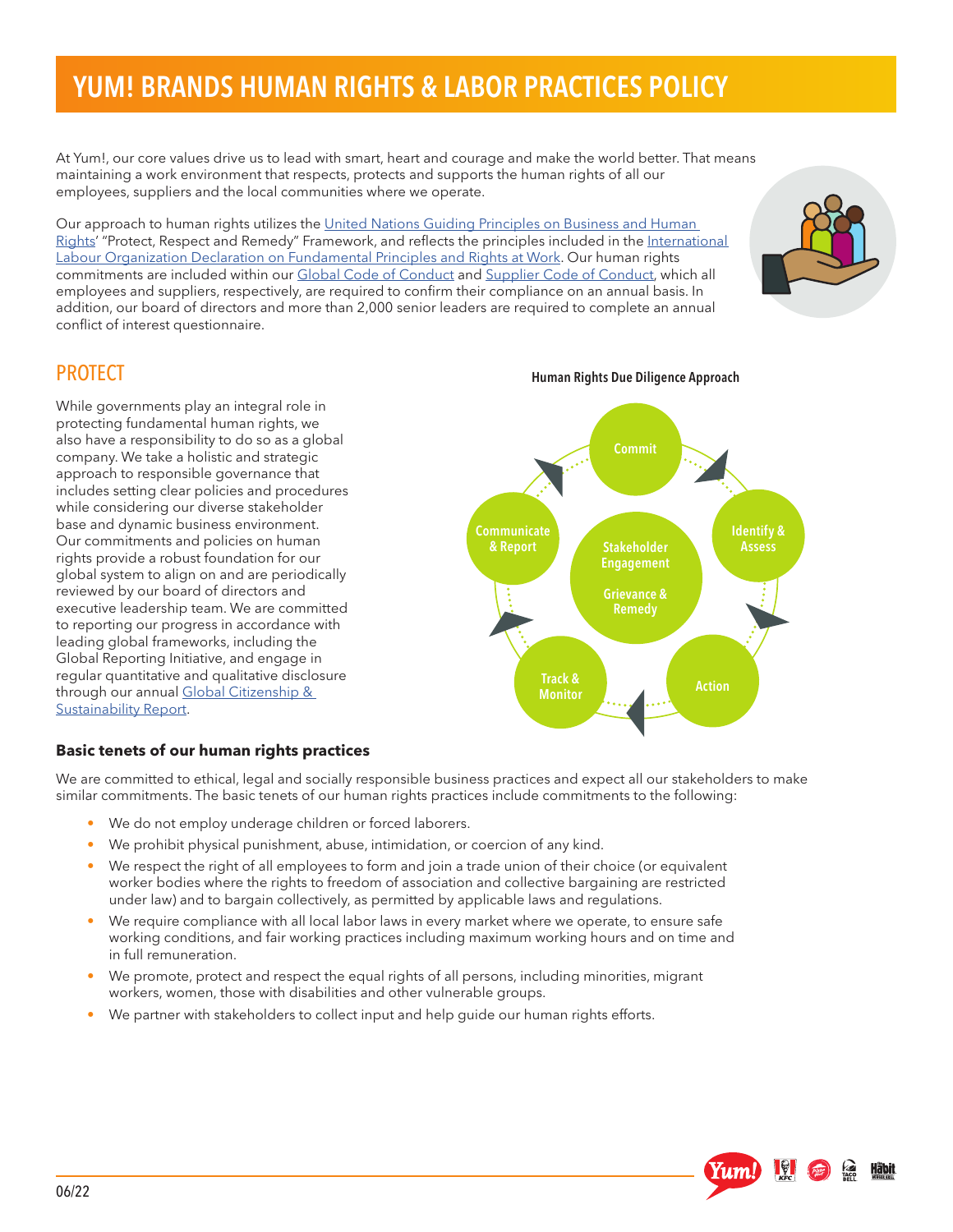### **The role of the supply chain**

We view our suppliers as key stakeholders within our wider system and expect them to abide by the same ethical, legal and socially responsible business practices. At a minimum, suppliers are required to abide by all applicable laws, codes or regulations regarding wages and benefits, worker's compensation, working hours, equal opportunity, worker and product safety, and conflict minerals policies, as well as conform their practices to the published standards for their industry.

Our Supplier Code of Conduct is a mandatory, annual declaration for all suppliers seeking to work with Yum! Brands, and clearly articulates our expectations on operational standards and human rights, including the following:

- Working Hours and Conditions. Suppliers are required to provide their employees with safe and healthy working conditions and reasonable daily and weekly work schedules which comply with wage and hour laws and regulations.
- Non-Discrimination. Suppliers shall not discriminate in hiring and employment on the grounds of race, religion, color, age, disability, genetic information, military or veteran status, sexual orientation, gender, gender identity and/or expression, citizenship, national origin or any other legally protected status.
- Child Labor. Suppliers must not use workers under the legal age for employment. In no event should suppliers use employees younger than 14 years of age, or younger than 18 years of age when performing hazardous work.
- Forced and Indentured Labor. Suppliers must not use any forced, involuntary or indentured labor, nor should threats of violence, physical punishment, confinement or other forms of physical, sexual, psychological or verbal harassment, abuse or control be used as a method of discipline, coercion or detention.



<u>Häbit</u>

• Notification to Employees. Suppliers should establish company-wide policies implementing the standards outlined in the Supplier Code of Conduct and ensure the wide dissemination of those policies in various media, within high-employee traffic areas, and in all languages necessary to fully communicate to all employees.

Other commitments made in key areas of our supply chain, such as to the Fair Food Standards Council and as a member of the Roundtable for Sustainable Palm Oil (RSPO), include their own leading human rights practices which further reinforce our policies and expectations. Our specific actions include:

- In 2005, Taco Bell and the Coalition of Immokalee Workers (CIW) announced a groundbreaking agreement to directly increase the wages paid to, and the working conditions of, Immokalee workers picking tomatoes supplied to Taco Bell restaurants. One year later, the program expanded to include KFC and Pizza Hut. Yum! was proud to take a leadership role and be part of the solution to better the lives of the CIW. Engagement from the broader industry soon followed. In 2011, CIW launched the Fair Food Program, a unique partnership among farmers, farmworkers and retail food companies that ensures humane wages and working conditions for the workers who pick fruits and vegetables on participating farms. Today, the program is a leading example of worker-driven social responsibility with third-party oversight.
- Under the RSPO criteria, palm oil produced requires certification guidelines that support and align with a number of global human rights and social conventions including the UN Guiding Principles on Human Rights (2011), principles 11 through 24, and the ILO Conventions on Forced Labor (1930) and on the Rights of Indigenous Peoples (2007).

# RESPECT

Maintaining a work environment that respects and supports human rights for all our employees around the world has always been non-negotiable. We assess both direct and indirect human rights risks throughout our value chain through our materiality assessment, which is conducted every two to three years, and our annual internal enterprise risk management procedures. We use these assessments to inform corrective actions and/or updates necessary as new impacts arise. Our risk assessments indicate that within our system, the highest relative levels of inherent risk relating to human rights exist within our supply chain, predominately among suppliers operating within developing geographies and within the manufacturing and agriculture, forestry and fishing industries, specifically meat packaging and processing, palm oil and hand-picked produce (as defined by the International Standard Industrial Classification of All Economic Activities). We remain committed to strengthening our due diligence efforts with focus in these key areas.